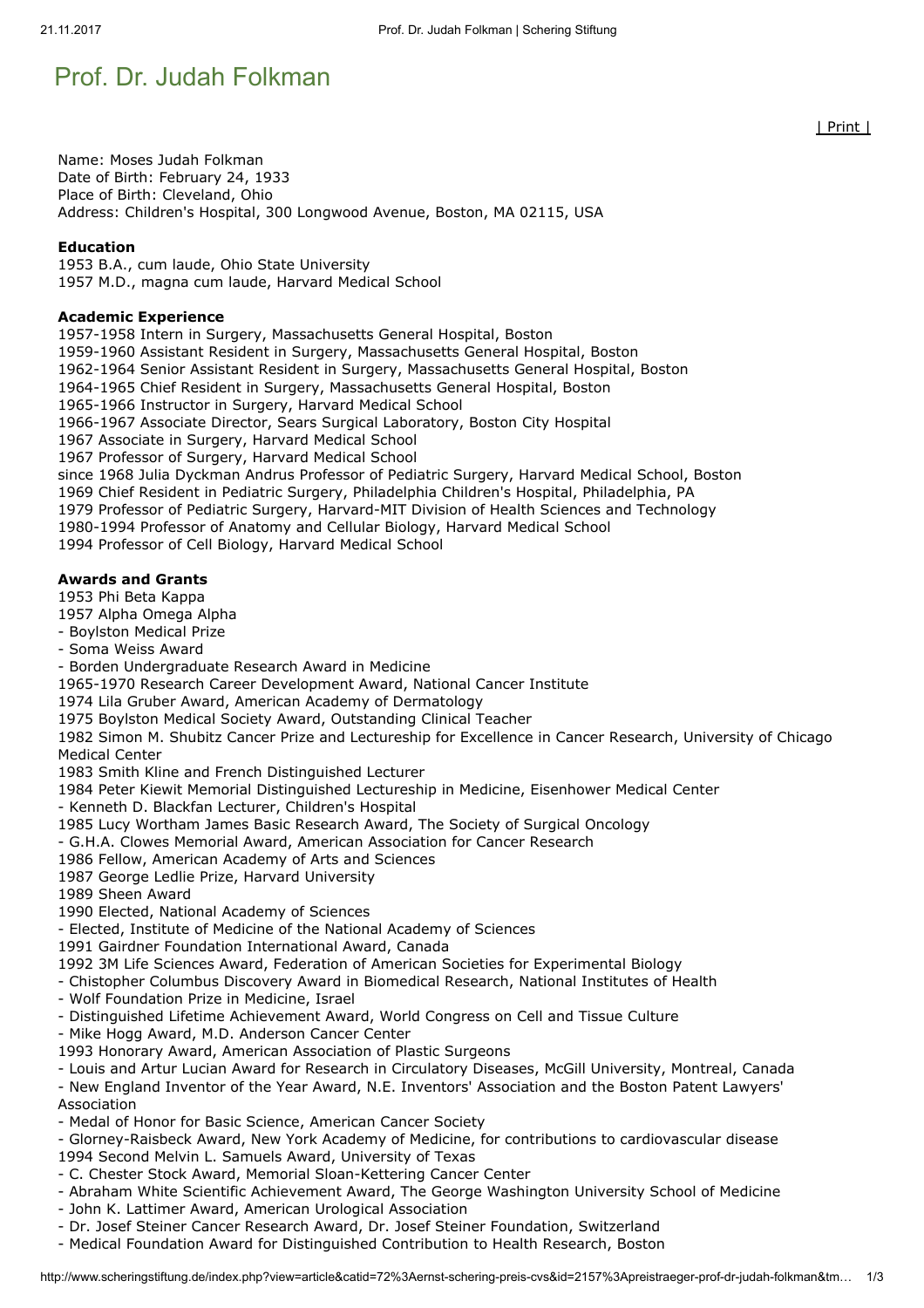1995 Bristol-Myers Squibb Award for Distinguished Achievement in Cancer Research

- Naomi Kanof Clinical Investigator Award, Society for Investigative Dermatology
- Ladd Medal, American Academy of Pediatrics
- Jakob Markowitz Award, Academy of Surgical Research
- 1996 Ernst Schering Prize, Ernst Schering Research Foundation, Germany
- 4th Claude Jacquillat Award for Achievements in Clinical Oncology, France
- Shacknai Memorial Prize, Israel
- Karnofsky Award, American Society of Clinical Oncology
- Honorary Doctor of Science Degree, The Mount Sinai School of Medicine, New York
- 1996 Surgical Forum Dedication, American College of Surgeons
- 1997 Harvey Lecture, The Rockefeller University, New York
- Medallion for Scientific Achievement, American Surgical Association
- Ernst Jung Prize for Medicine, Jung Foundation for Science and Research, Germany
- Charles S. Mott Prize, General Motors Cancer Research Foundation
- Jill Rose Prize, The Breast Cancer Research Foundation, New York
- Massry Prize, The Meira and Shaul G. Massry Foundation, University of Southern California
- Distinguished Lecturer in Physiology Award, American College of Chest Physicians, New Orleans
- Ernst Bertner Award, University of Texas M. D. Anderson Cancer Center
- Career Research Achievement Award, The Cancer Treatment Research Foundation, New Orleans
- 1998 Flance/Karl Award, American Surgical Association
- The Academy Medal for Distinguished Contributions in Biomedical Science, The New York Academy of Medicine
- Honorary Doctor of Medicine, Uppsala University, Sweden
- Honorary Doctor of Medicine, Northwestern University, Chicago
- Columbus Jewish Foundation Award, Ohio
- Seventeenth Annual Jeannette Piperno Memorial Award, Temple University, Philadelphia, PA
- Stevens Honor Award, Stevens Institute of Technology, New Jersey
- Charles A. Dana Award, Charles A. Dana Foundation, New York
- Guest Lectureship Award on Basic Cell Research in Cytology, American Society of Cytopathology, Tennessee
- Steven C. Beering Award for Scientific Achievements, Indiana University School of Medicine
- John Scott Award, Board of Directors of City Trusts, Pennsylvania
- Swedish Society of Medicine Medal, Gothenburg, Sweden
- Keio Medical Science Prize, Keio University Medical Science Fund, Tokyo, Japan
- 1999 Honorary Fellow, Royal College of Surgeons, Dublin, Ireland
- Elected, American Philosophical Society
- Honorary Member, American Association for Thoracic Surgery
- Brown Hazen Award, New York State Department of Health, Albany, NY
- Chiron Award, Accademia Nazionale di Medecina, Rome, Italy
- Honorary Doctor of Science Degree, Muhlenberg College, Allentown, PA
- Honorary Degree Doctor of Science, Albany Medical College, Albany, NY
- Honorary Degree Doctor of Humane Letters, University of Massachusetts, Lowell, MA

### - Golden Plate Award, Academy of Achievement, Washington, DC

- 1999 City of Medicine Award, Duke University, Durham, NC
- American College of Clinical Pharmacy Therapeutic Frontiers Lecture Award, Kansas City, MO
- 1999 J. Allyn Taylor International Prize in Medicine, The John P. Robarts Research Institute, Ontario, Canada
- Career Achievement Award, Italian Association for Cancer Research, Milan, Italy
- 1999 A4M Infinity Award, American Academy of Anti-Aging Medicine, Las Vegas, NV
- 2000 Special Achievement Award, Miami Nature Biotechnology Winter Symposium, Miami, FL

2000 Dale Medal, Society for Endocrinology, UK

## Memberships, Offices and Committee Assignments in Professional Societies

- American Surgical Association
- Association for Academic Surgery
- Massachusetts Medical Society
- The New York Academy of Sciences
- Society of University Surgeons
- Surgical Biology Club I
- Fellow, American College of Surgeons
- American Pediatric Surgical Association
- American Society of Cell Biology
- American Association of Pathologists, Inc.
- New England Surgical Society
- Fellow, American Association for the Advancement of Science
- Academy of Surgical Research
- Member, Scientific Advisory Board, Mitotix
- Member, Scientific Advisory Board, Max Planck Institute for Physiological and Clinical Research, Bad Nauheim, Germany

1971-1977 Board of Directors, American Cancer Society (Massachusetts Division)

1982 President, Aesculapian Club

1990-1992 Member, Pathology A Study Section, National Institutes of Health

http://www.scheringstiftung.de/index.php?view=article&catid=72%3Aernst-schering-preis-cvs&id=2157%3Apreistraeger-prof-dr-judah-folkman&tm… 2/3